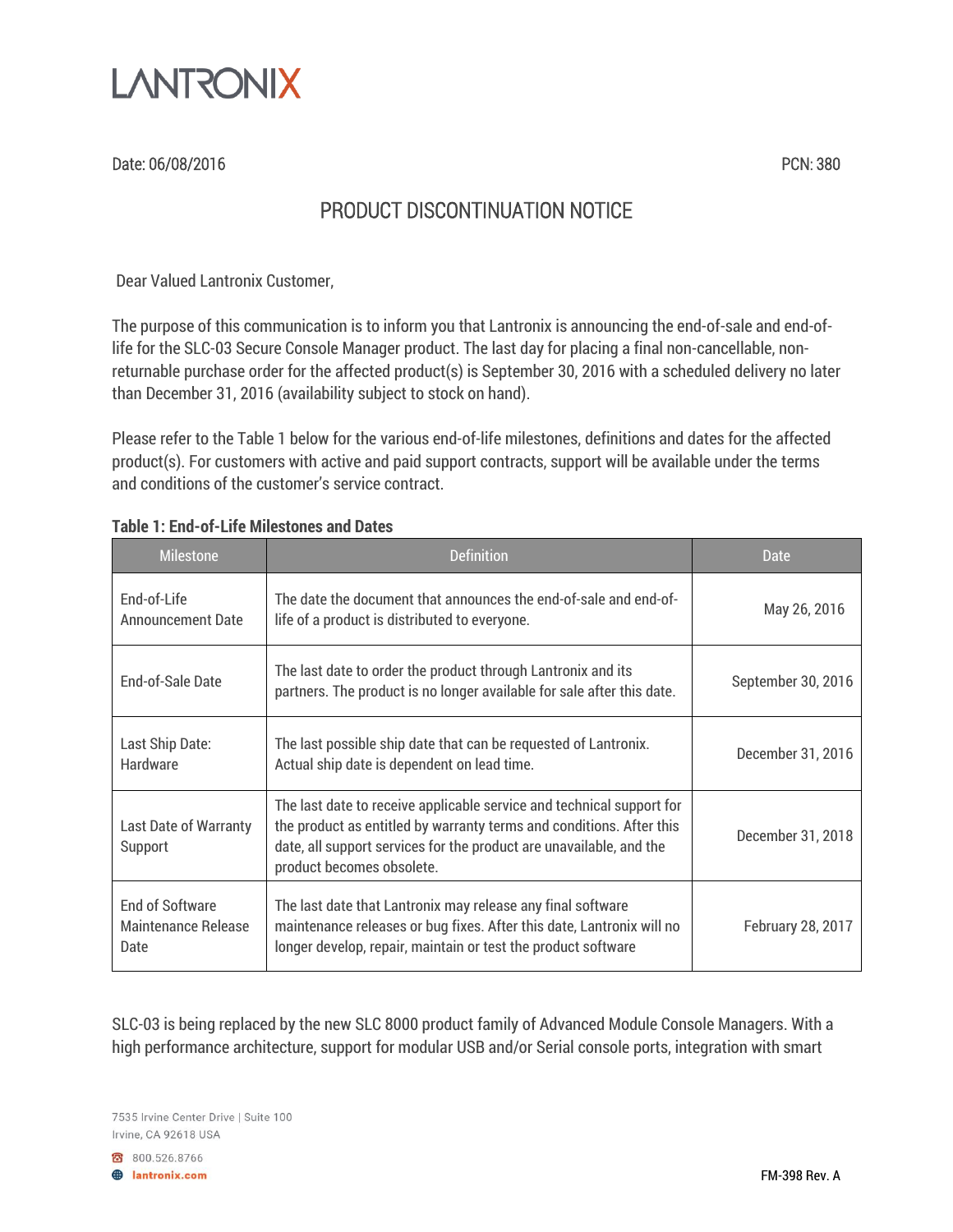PDUs and FIPS 140-2 Level 1 compliant advanced security profile, SLC 8000 product family is the trusted solution for many organizations ranging from small businesses to Fortune 500 companies.

Please refer to the Tables 2, 3 and 4 below for the product part numbers affected by this announcement and their corresponding replacement part numbers from the SLC 8000 product family.

| <b>Discontinued</b><br><b>Part Number</b> | <b>Replacement</b><br><b>Part Number</b> | <b>Replacement Part Description</b>                                            |
|-------------------------------------------|------------------------------------------|--------------------------------------------------------------------------------|
| SLC00812N-G3                              | SLC80081201G                             | SLC 8000 8-Port Single AC Power Supply Advanced Console Manager, ROHS,<br>TAA  |
| SLC01612N-G3                              | SLC80161201G                             | SLC 8000 16-Port Single AC Power Supply Advanced Console Manager,<br>ROHS, TAA |
| SLC03212N-G3                              | SLC80321201G                             | SLC 8000 32-Port Single AC Power Supply Advanced Console Manager,<br>ROHS, TAA |
| SLC04812N-G3                              | SLC80481201G                             | SLC 8000 48-Port Single AC Power Supply Advanced Console Manager,<br>ROHS, TAA |

**Table 2: Affected Product Part Numbers** *-* **Single AC Power Supply Models**

#### **Table 3: Affected Product Part Numbers: Dual AC Power Supply Models**

| <b>Discontinued</b><br><b>Part Number</b> | <b>Replacement</b><br><b>Part Number</b> | <b>Replacement Part Description</b>                                          |
|-------------------------------------------|------------------------------------------|------------------------------------------------------------------------------|
| SLC00822N-G3                              | SLC80082201G                             | SLC 8000 8-Port Dual AC Power Supply Advanced Console Manager, ROHS,<br>TAA  |
| SLC01622N-G3                              | SLC80162201G                             | SLC 8000 16-Port Dual AC Power Supply Advanced Console Manager, ROHS,<br>TAA |
| SLC03222N-G3                              | SLC80322201G                             | SLC 8000 32-Port Dual AC Power Supply Advanced Console Manager, ROHS,<br>TAA |
| SLC04822N-G3                              | SLC80482201G                             | SLC 8000 48-Port Dual AC Power Supply Advanced Console Manager, ROHS,<br>TAA |

#### **Table 4: Affected Product Part Numbers - Dual DC Power Supply Models**

| Discontinued<br><b>Part Number</b> | <b>Replacement</b><br><b>Part Number</b> | <b>Replacement Part Description</b> |
|------------------------------------|------------------------------------------|-------------------------------------|
| SLC00824N-G3                       | No replacement available                 |                                     |
| SLC01624N-G3                       | No replacement available                 |                                     |
| SLC03224N-G3                       | No replacement available                 |                                     |
| SLC04824N-G3                       | No replacement available                 |                                     |

More information about SLC 8000 *Advanced Console* Manager is available on our website

# **LANTRONIX**